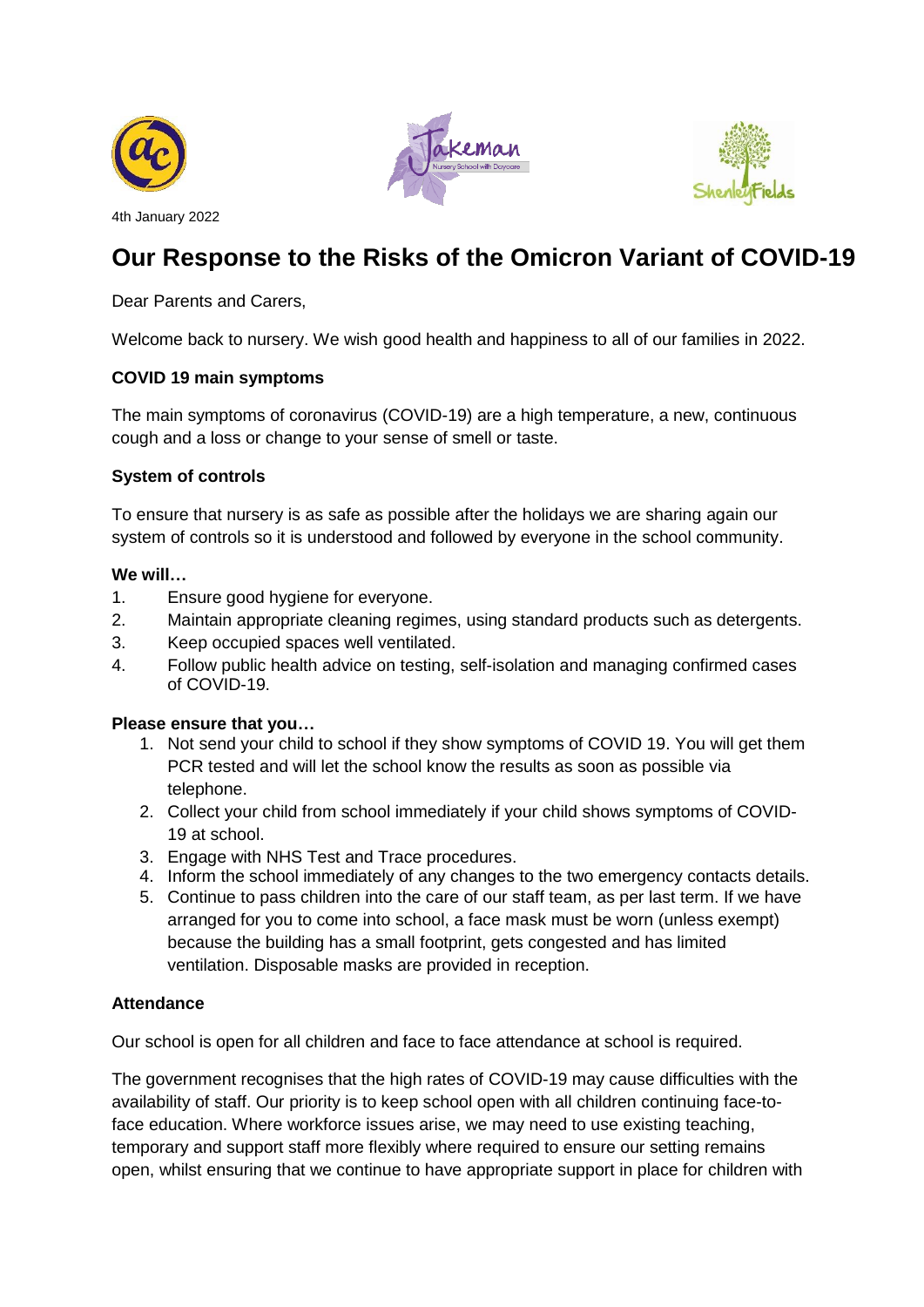special educational needs and/ or disabilities (SEND). As children do not need to be kept in consistent groups, we may need to consider combining the age groups of children – within the legal staff ratios. If there is a shortfall of staff the school may need to temporarily reduce the number of children attending face to face education. In the event of a temporary reduction we will prioritise face to face education for children of critical key workers and vulnerable children, where possible. A remote programme of learning will be provided to children who do not attend.

# **Vulnerable children include:**

- those with a social worker
- those with an Education, Health and Care Plan
- a group of children considered locally, including by settings and local authorities, to be 'otherwise vulnerable'
- children known to children's social care services in the past
- children whose home circumstances might be particularly challenging because of domestic abuse, parental offending, adult mental health issues, and drug and alcohol addiction.

# **Critical Key Worker List**

Parents whose work is critical to the coronavirus (COVID-19) response include those who work in health and social care and in other key sectors:

- Health and social care
- Education and childcare
- Local and national government
- Food and other necessary goods
- Public safety and national security
- Transport
- Utilities, communication and financial services

Please check over the page the full list and let our admin team know if you are a critical worker.

# **Changes to Isolation Rules**

People who are fully vaccinated, or children and young people age between 5 and 18 years and 6 months, identified as a close contact of someone with COVID-19, should take a lateral flow test every day for 7 days and continue to attend their setting as normal, unless they have a positive test result or develop symptoms at any time.

Individuals may now take lateral flow tests on day 6 and day 7 of their self-isolation period (at least 24 hours apart). Those who receive 2 negative test results are no longer required to complete 10 full days of isolation.

Thank you for your continued support.

Yours sincerely,

### David Aldworth

Executive Headteacher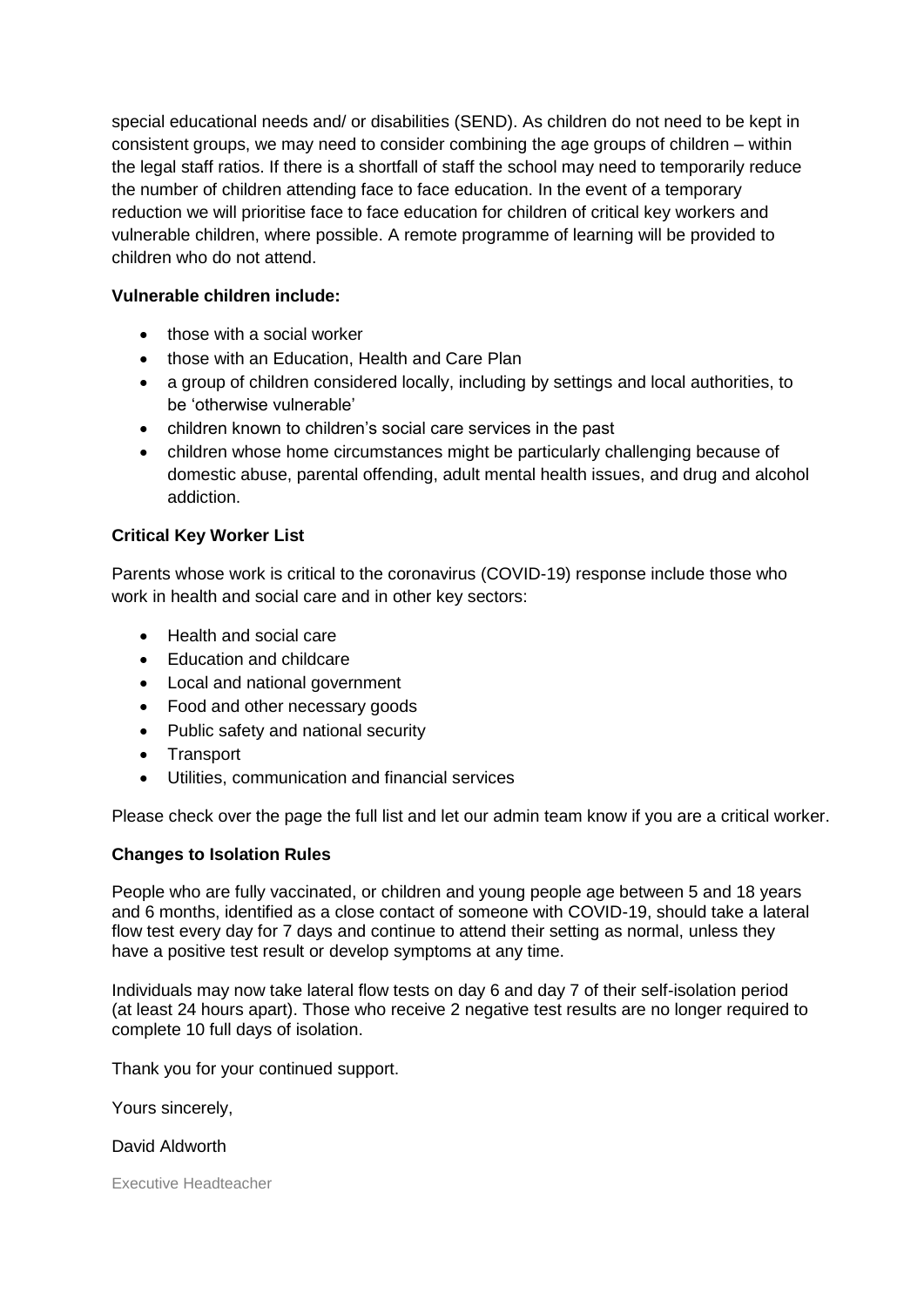# **Full Critical Key worker list**

### **Health and Social Care**

This includes, but is not limited to, doctors, nurses, midwives, paramedics, social workers, care workers, and other frontline health and social care staff including volunteers; the support and specialist staff required to maintain the UK's health and social care sector; those working as part of the health and social care supply chain, including producers and distributors of medicines and medical and personal protective equipment.

### **Education and Childcare**

This includes:

•childcare

•support and teaching staff

•social workers

•specialist education professionals who must remain active during the COVID-19 response to deliver this approach

### **Key Public Services**

This includes:

- •those essential to the running of the justice system
- •religious staff
- •charities and workers delivering key frontline services
- •those responsible for the management of the deceased

•journalists and broadcasters who are providing public service broadcasting

### **Local and National Government**

This only includes those administrative occupations essential to the effective delivery of:

•the COVID-19 response

•essential public services, such as the payment of benefits including in government agencies and arm's length bodies

### **Food and Other Necessary Goods**

This includes those involved in food:

•production

•processing